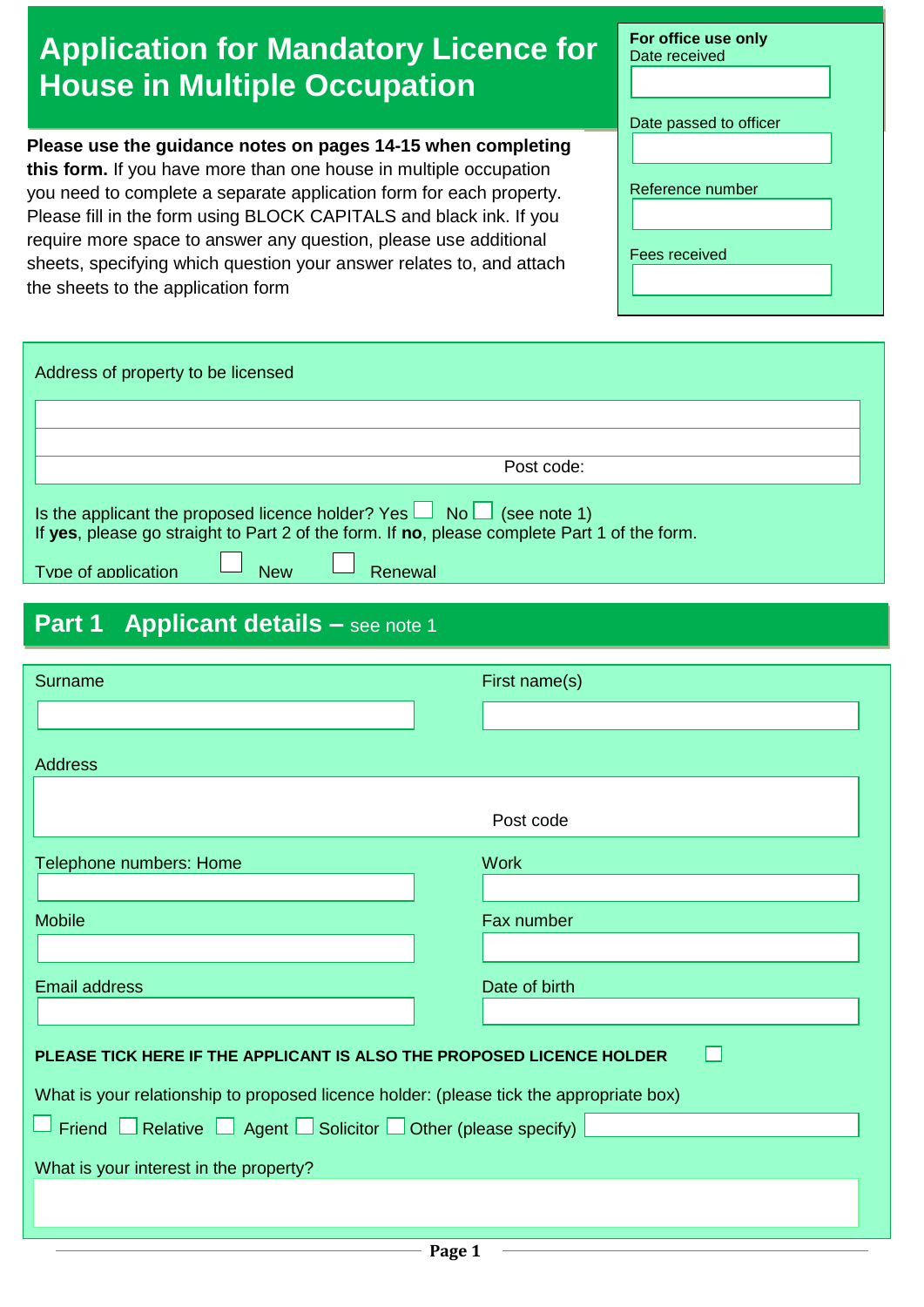# **Part 2 Proposed licence holder details –** see note 2

| Is the proposed licence holder, if different from the applicant (please tick the appropriate box) |  |  |  |  |  |
|---------------------------------------------------------------------------------------------------|--|--|--|--|--|
| Individual<br>Partnership<br><b>Trustee</b><br>Charity                                            |  |  |  |  |  |
| Other (please specify)                                                                            |  |  |  |  |  |
|                                                                                                   |  |  |  |  |  |
| Name of proposed licence holder (if a company, please give full name company)                     |  |  |  |  |  |
|                                                                                                   |  |  |  |  |  |
| Address (if company please give registered office address)                                        |  |  |  |  |  |
|                                                                                                   |  |  |  |  |  |
| Telephone numbers:                                                                                |  |  |  |  |  |
|                                                                                                   |  |  |  |  |  |
| <b>Work</b><br>Home                                                                               |  |  |  |  |  |
|                                                                                                   |  |  |  |  |  |
| <b>Mobile</b><br>Fax number                                                                       |  |  |  |  |  |
| <b>Email address</b><br>Date of birth                                                             |  |  |  |  |  |
|                                                                                                   |  |  |  |  |  |
| Name of company secretary: (if applicable)                                                        |  |  |  |  |  |
|                                                                                                   |  |  |  |  |  |
| Name of directors/partners/trustees: (if applicable)                                              |  |  |  |  |  |
|                                                                                                   |  |  |  |  |  |
|                                                                                                   |  |  |  |  |  |
|                                                                                                   |  |  |  |  |  |
|                                                                                                   |  |  |  |  |  |
| <b>Please go to Part 3</b>                                                                        |  |  |  |  |  |

## **Part 3 Manager Details – see note 3**

Please provide the name, address and telephone number of the person who is responsible for the management of the property

Name of manager (if a company, please give full name company)

Address (if company please give registered office address)

| Telephone numbers: |      |
|--------------------|------|
| Home               | Work |
|                    |      |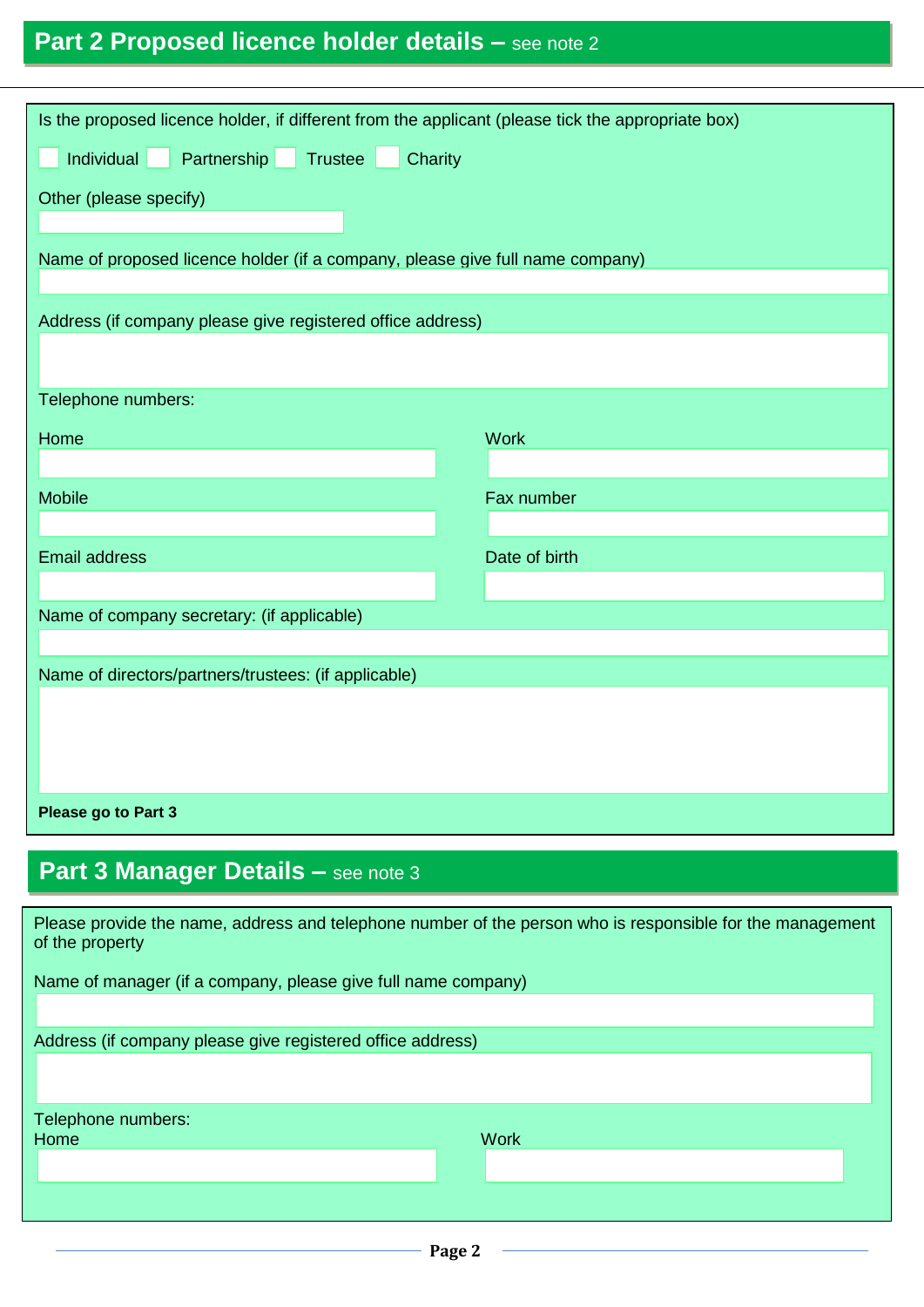# **Part 3 Manager Details (continued) –** see note 3

| <b>Mobile</b>                                                                               | Fax number              |
|---------------------------------------------------------------------------------------------|-------------------------|
|                                                                                             |                         |
|                                                                                             |                         |
| <b>Email address</b>                                                                        | Date of birth           |
|                                                                                             |                         |
| Is the manager a member of a regulatory body?<br>If yes, please state which regulatory body | <b>Yes</b><br><b>No</b> |
|                                                                                             |                         |
| <b>Please go to Part 4</b>                                                                  |                         |

# **Part 4 Ownership details of property to be licensed – see note 4**

| sheet.<br>4.1  | Please provide the details of ownership and all others with a legal interest in the property to be licensed. Please<br>include all freeholders, leaseholders and mortgagees. If you require more space, please continue on a separate<br><b>Full Name</b> |             |                                                                                                    |  |  |
|----------------|-----------------------------------------------------------------------------------------------------------------------------------------------------------------------------------------------------------------------------------------------------------|-------------|----------------------------------------------------------------------------------------------------|--|--|
| <b>Address</b> |                                                                                                                                                                                                                                                           |             |                                                                                                    |  |  |
|                |                                                                                                                                                                                                                                                           |             | Post code:                                                                                         |  |  |
| Email          |                                                                                                                                                                                                                                                           | Telephone   |                                                                                                    |  |  |
|                | State nature of interest                                                                                                                                                                                                                                  |             |                                                                                                    |  |  |
|                |                                                                                                                                                                                                                                                           |             |                                                                                                    |  |  |
| 4.2            | Name of mortgagee<br>E.g. bank, building society or other who has a loan secured against the property                                                                                                                                                     |             |                                                                                                    |  |  |
|                |                                                                                                                                                                                                                                                           |             |                                                                                                    |  |  |
| Roll number    |                                                                                                                                                                                                                                                           |             |                                                                                                    |  |  |
|                | Address of mortgagee                                                                                                                                                                                                                                      |             |                                                                                                    |  |  |
|                |                                                                                                                                                                                                                                                           | Post code:  |                                                                                                    |  |  |
| 4.3            |                                                                                                                                                                                                                                                           |             | Name of leaseholder(s) (if none, state none). Please continue on an additional sheet if necessary. |  |  |
|                | Surname of leaseholder 1                                                                                                                                                                                                                                  | Forename(s) |                                                                                                    |  |  |
|                |                                                                                                                                                                                                                                                           |             |                                                                                                    |  |  |
|                | Address of leaseholder 1                                                                                                                                                                                                                                  |             |                                                                                                    |  |  |
|                |                                                                                                                                                                                                                                                           | Post code:  |                                                                                                    |  |  |
| Email          |                                                                                                                                                                                                                                                           | Telephone   |                                                                                                    |  |  |
|                |                                                                                                                                                                                                                                                           | Page 3      |                                                                                                    |  |  |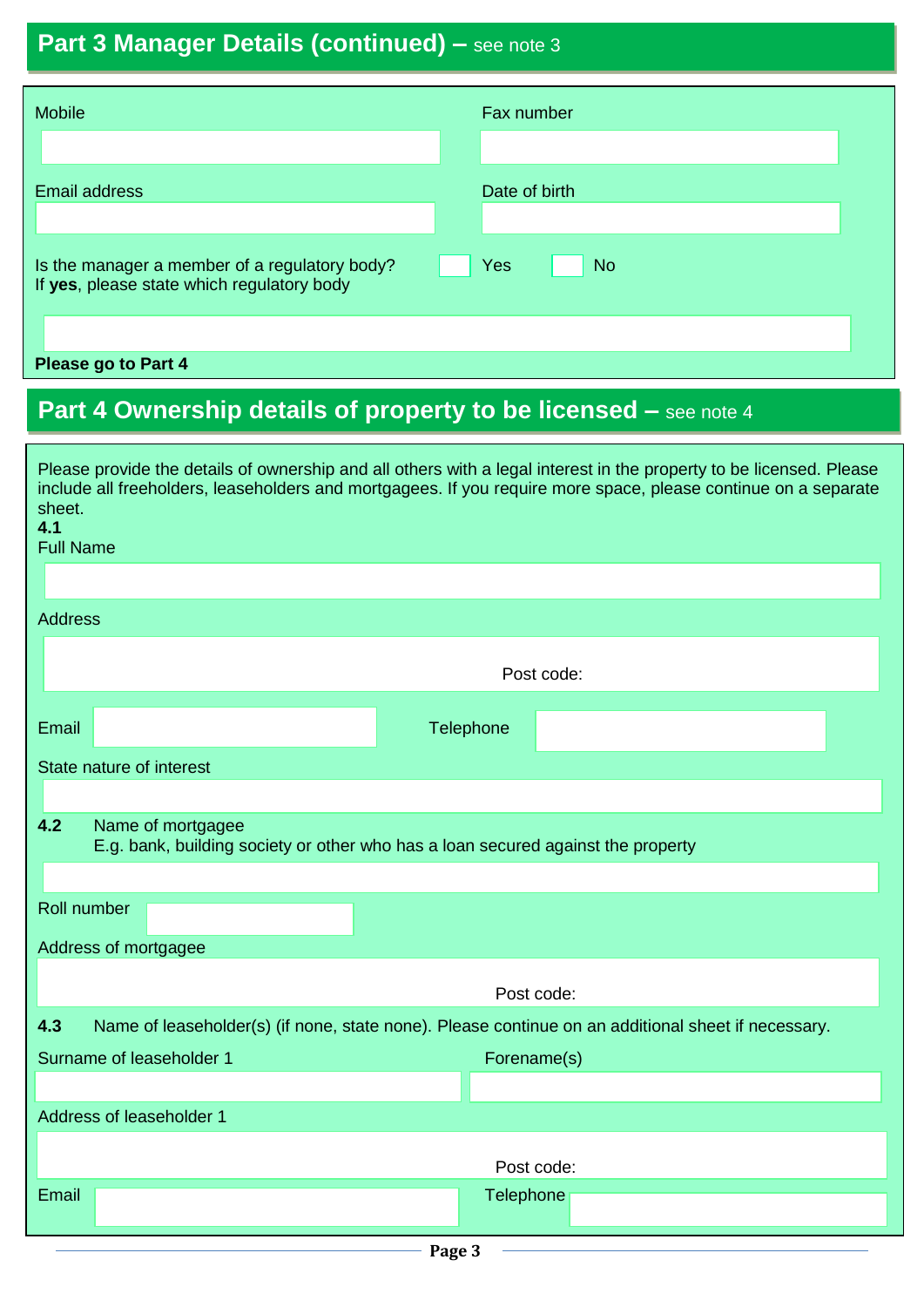| 4.4            | Name of the person who collects the rent                                                                                                                            |                  |
|----------------|---------------------------------------------------------------------------------------------------------------------------------------------------------------------|------------------|
| Surname        |                                                                                                                                                                     | Forename(s)      |
|                |                                                                                                                                                                     |                  |
|                | Address of the person who collects the rent                                                                                                                         |                  |
|                |                                                                                                                                                                     |                  |
|                |                                                                                                                                                                     | Post code:       |
| Email          |                                                                                                                                                                     | Telephone        |
| 4.5            | Person who receives the rent                                                                                                                                        |                  |
| Surname        |                                                                                                                                                                     | Forename(s)      |
|                |                                                                                                                                                                     |                  |
|                | Address of the person receives the rent                                                                                                                             |                  |
|                |                                                                                                                                                                     | Post code:       |
| Email          |                                                                                                                                                                     | Telephone        |
|                |                                                                                                                                                                     |                  |
| 4.6            | Name of any person who may be bound by a condition of the proposed licence and who is not referred<br>to in Parts 1, 2 and 3 of the form                            |                  |
| Surname        |                                                                                                                                                                     | Forename(s)      |
|                |                                                                                                                                                                     |                  |
| <b>Address</b> |                                                                                                                                                                     |                  |
|                |                                                                                                                                                                     | Post code:       |
| Email          |                                                                                                                                                                     | Telephone        |
|                |                                                                                                                                                                     |                  |
|                | Please go to part 5                                                                                                                                                 |                  |
|                | <b>Part 5 Occupier information</b> – see note 5                                                                                                                     |                  |
|                | Please include all occupiers, including children and babies occupying the lettings                                                                                  |                  |
| 5.1            | How many individuals currently live in the property?                                                                                                                |                  |
| 5.2            | How many households currently live in the property?                                                                                                                 |                  |
| 5.3            | How many separate lettings are available in the property?                                                                                                           |                  |
| 5.4            | Are there any of the people listed in Parts 1, 2, 3 and 4 of the form living in<br>the property? (Please tick appropriate box)<br>If yes, please state their names: | Yes<br><b>No</b> |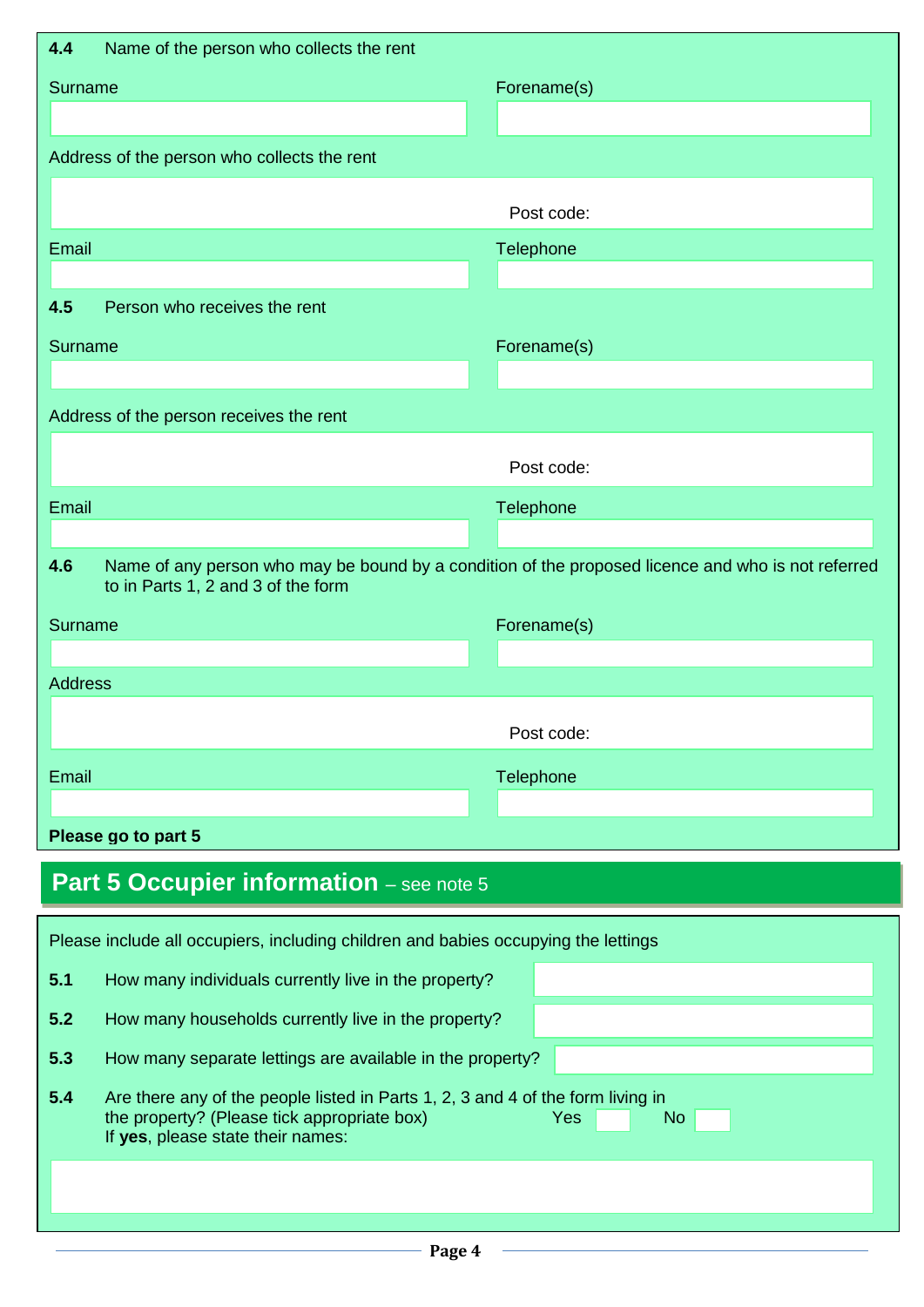# **Part 6 Property information** – see note 6

|     | 6.1.1 |                                                             | When was the property built? (Please tick appropriate box)                                                      |                                         |                     |                            |                                       |  |  |
|-----|-------|-------------------------------------------------------------|-----------------------------------------------------------------------------------------------------------------|-----------------------------------------|---------------------|----------------------------|---------------------------------------|--|--|
|     |       | <b>Pre 1919</b><br>1919 to 1944<br>1945 to 1964             |                                                                                                                 |                                         |                     |                            |                                       |  |  |
|     |       | 1965 to 1980                                                | <b>Post 1980</b>                                                                                                |                                         |                     |                            |                                       |  |  |
|     | 6.1.2 | Description of the property (please tick appropriate boxes) |                                                                                                                 |                                         |                     |                            |                                       |  |  |
|     |       | Detached                                                    | Semi-detached                                                                                                   | <b>Terraced</b>                         |                     | <b>End of Terrace</b>      |                                       |  |  |
|     |       | Purpose built block of flats                                |                                                                                                                 | <b>Mixed Residential and Commercial</b> |                     |                            |                                       |  |  |
|     |       | House converted into self-contained flats                   |                                                                                                                 |                                         |                     | other (please specify)     |                                       |  |  |
|     |       |                                                             |                                                                                                                 |                                         |                     |                            |                                       |  |  |
|     | 6.1.3 |                                                             | Description of occupation (please tick appropriate boxes)                                                       |                                         |                     |                            |                                       |  |  |
|     |       | <b>Shared house</b>                                         | <b>Hostel</b>                                                                                                   | <b>Studios</b>                          |                     | <b>Shared Flat</b>         |                                       |  |  |
|     |       |                                                             | A mix of self-contained units and shared accommodation                                                          |                                         |                     |                            | <b>Bedsits with shared facilities</b> |  |  |
|     |       | A self-contained single household unit                      |                                                                                                                 |                                         |                     |                            | other (please specify)                |  |  |
|     |       |                                                             |                                                                                                                 |                                         |                     |                            |                                       |  |  |
| 6.4 |       | a house in multiple occupation?                             | Has planning permission been granted for use as                                                                 |                                         | Yes                 | <b>No</b>                  | don't know                            |  |  |
| 6.5 |       | building regulations in force at the time?                  | If the accommodation is within a converted property,<br>was the conversion done in accordance with the relevant |                                         | Yes                 | No                         | don't know                            |  |  |
|     |       |                                                             | If yes, what year was the conversion carried out?                                                               |                                         | Date                |                            |                                       |  |  |
|     |       |                                                             | Please provide the relevant Building Control completion certificate for the conversion                          |                                         |                     |                            |                                       |  |  |
| 6.6 |       | commercial purpose:                                         | Please tick the entire floor the property has, including mezzanine floors and any floors used for               |                                         |                     |                            |                                       |  |  |
|     |       | <b>Basement storage</b>                                     | <b>Basement Residential</b>                                                                                     |                                         |                     | <b>Basement Commercial</b> |                                       |  |  |
|     |       | <b>Ground floor</b>                                         | <b>First floor</b>                                                                                              |                                         | <b>Second floor</b> |                            | <b>Third floor</b>                    |  |  |
|     |       | Fourth floor                                                | <b>Fifth floor</b>                                                                                              |                                         | Sixth floor         |                            | over Six floors                       |  |  |
|     |       |                                                             |                                                                                                                 |                                         |                     |                            |                                       |  |  |
|     |       |                                                             |                                                                                                                 |                                         |                     |                            |                                       |  |  |
|     |       |                                                             |                                                                                                                 |                                         |                     |                            |                                       |  |  |
|     |       |                                                             |                                                                                                                 |                                         |                     |                            |                                       |  |  |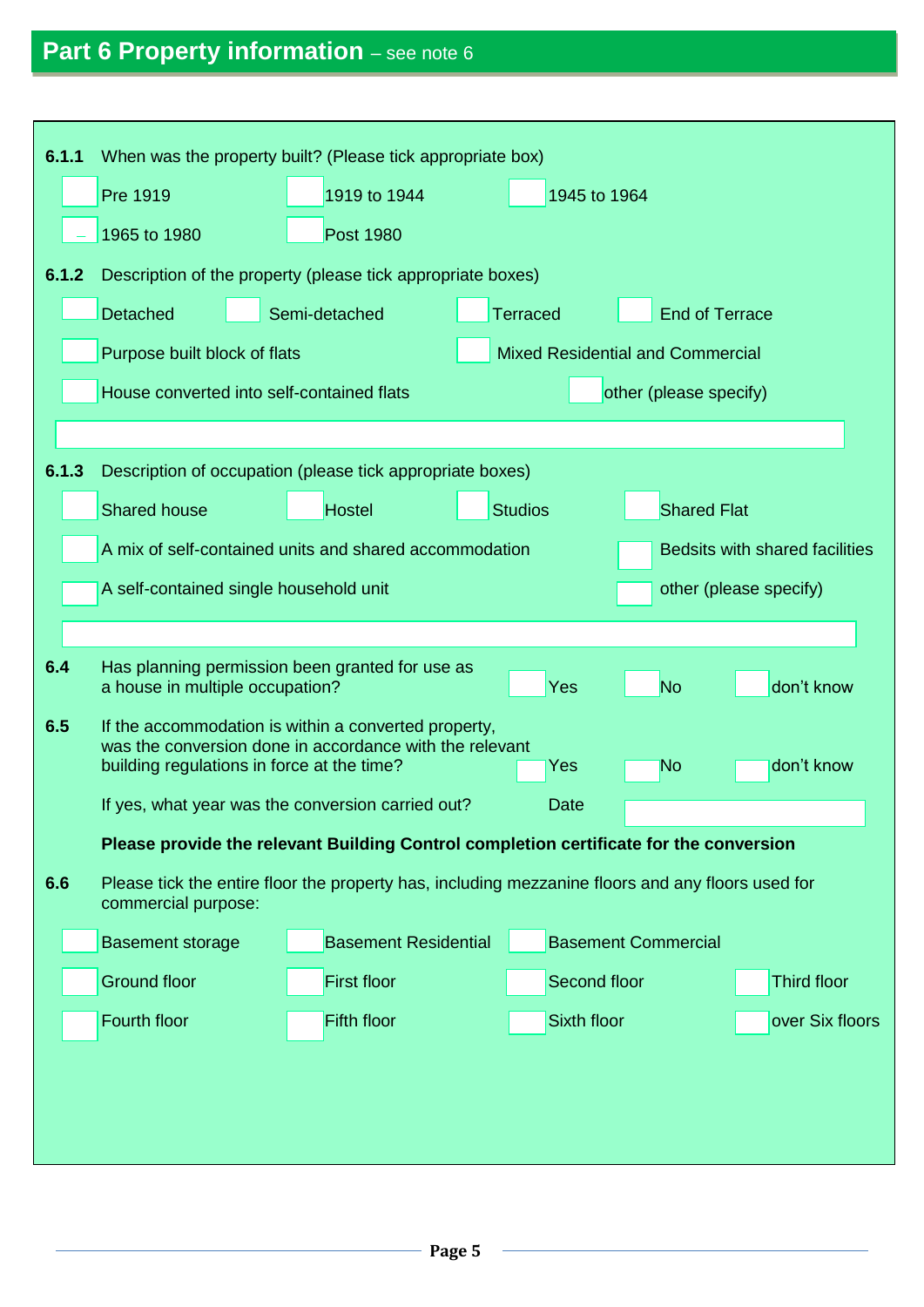You must list all rooms within your property included any occupied by a resident landlord. You must provide accurate room sizes for all rooms. Please continue on separate sheet if necessary. Please note it is both a requirement and a condition of the licence that the licence holder ensures the property complies with the councils HMO standards. A copy of these can be found at www.sutton.gov.uk

|                 | <b>Location</b><br>Room name<br>Description e.g.<br>bedsit, living room,<br>(To be taken when looking at<br>kitchen and amenities<br>the property from the front at<br>street level) |                        | <b>Total</b><br>number of<br>occupiers<br><b>Sharing</b>                              | <b>Total</b><br>number of<br><b>Households</b><br><b>Using</b> | Size of<br>room<br>in M <sub>2</sub> |                  |
|-----------------|--------------------------------------------------------------------------------------------------------------------------------------------------------------------------------------|------------------------|---------------------------------------------------------------------------------------|----------------------------------------------------------------|--------------------------------------|------------------|
| E.G             | <b>First Floor Middle</b>                                                                                                                                                            | <b>Shared bathroom</b> | <b>Bathroom</b><br>(Bath with overhead<br>shower, WC and WHB)                         | $\sqrt{5}$                                                     | $\sqrt{5}$                           | 7m <sub>2</sub>  |
| E.G             | <b>Ground Floor Front Right</b><br>room                                                                                                                                              | Room 1                 | <b>Bedsit with bathroom</b><br>with shower, toilet and<br><b>WHB) and kitchenette</b> | $\overline{2}$                                                 | 1                                    | 28m <sub>2</sub> |
| E.G             | <b>Ground Floor Rear</b>                                                                                                                                                             | <b>Shared kitchen</b>  | <b>Kitchen</b>                                                                        | $\sqrt{5}$                                                     | $\mathbf{5}$                         | 10 <sub>m2</sub> |
| E.G             | <b>Ground Floor Rear room</b>                                                                                                                                                        | Room <sub>2</sub>      | <b>Bedroom</b>                                                                        | $\mathbf{1}$                                                   | 1                                    | 10 <sub>m2</sub> |
| 1               |                                                                                                                                                                                      |                        |                                                                                       |                                                                |                                      |                  |
| $\overline{2}$  |                                                                                                                                                                                      |                        |                                                                                       |                                                                |                                      |                  |
| 3               |                                                                                                                                                                                      |                        |                                                                                       |                                                                |                                      |                  |
| $\overline{4}$  |                                                                                                                                                                                      |                        |                                                                                       |                                                                |                                      |                  |
| $5\phantom{.0}$ |                                                                                                                                                                                      |                        |                                                                                       |                                                                |                                      |                  |
| 6               |                                                                                                                                                                                      |                        |                                                                                       |                                                                |                                      |                  |
| $\overline{7}$  |                                                                                                                                                                                      |                        |                                                                                       |                                                                |                                      |                  |

**Please go to Part 7**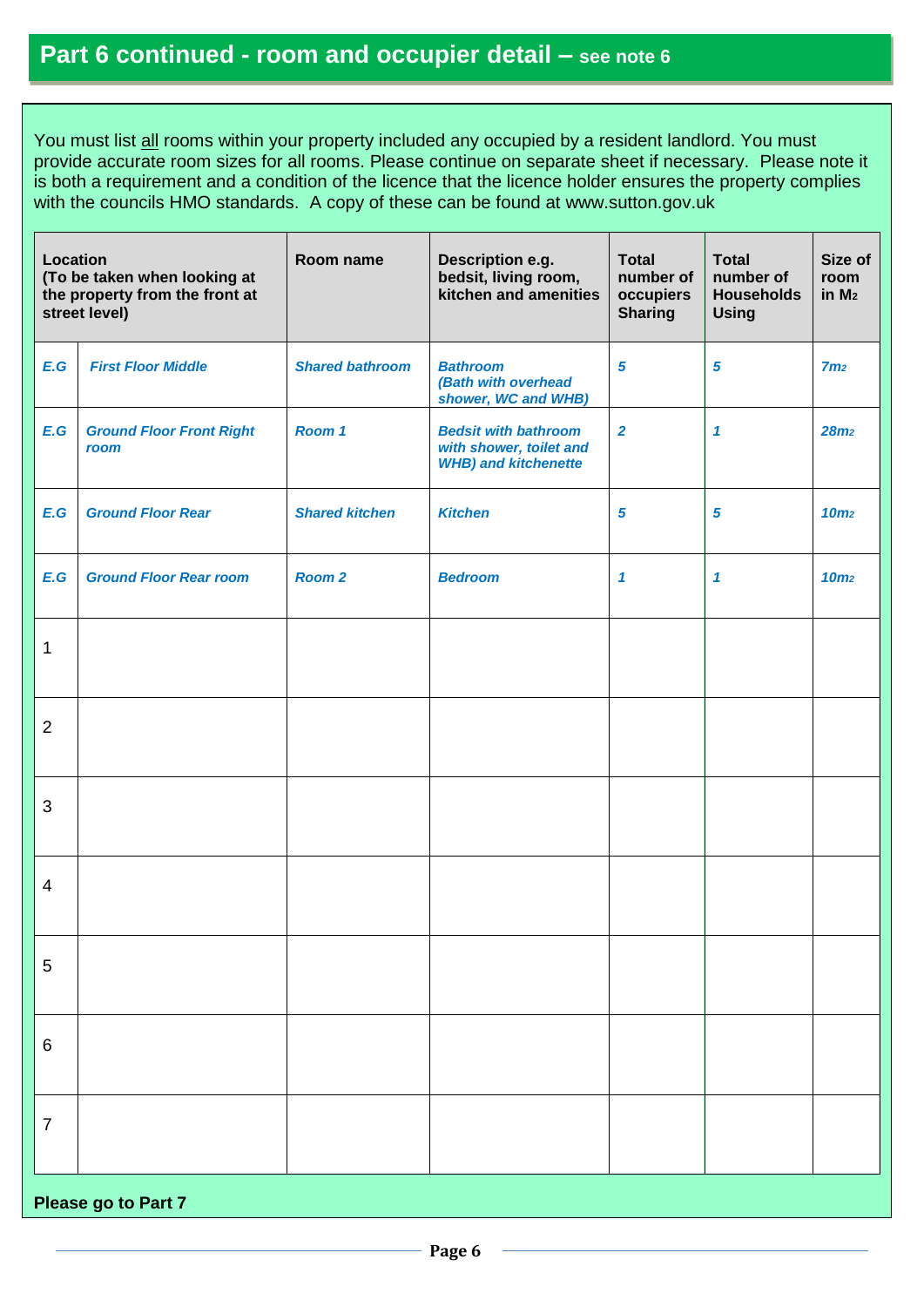| 7.1                 | Please specify how many sole use bath and/or showers are in the property?            |  |  |  |  |
|---------------------|--------------------------------------------------------------------------------------|--|--|--|--|
| 7.2                 | How many shared baths and/or showers are there in the property?                      |  |  |  |  |
|                     | <b>Baths</b><br><b>Showers</b>                                                       |  |  |  |  |
| 7.3                 | How many sole-use WCs are there in the property?                                     |  |  |  |  |
| 7.4                 | How many shared WCs are in a separate compartment to the bathroom?                   |  |  |  |  |
| 7.5                 | How many sole-use wash hand basins are there in the property?                        |  |  |  |  |
| 7.6                 | How many shared wash hand basins are there in the property?                          |  |  |  |  |
| 7.7                 | How many sets of shared kitchen facilities are provided in the house?                |  |  |  |  |
| 7.8                 | How many lettings have exclusive use of a set of kitchen facilities (please specify) |  |  |  |  |
| 7.9                 | How many sinks are there in the property?                                            |  |  |  |  |
| Please go to Part 8 |                                                                                      |  |  |  |  |

# **Part 8 Fire safety –** see note 8

| 8.1 | Does the property have a system of fire detection?                                                                                                                                                                           |            |           |
|-----|------------------------------------------------------------------------------------------------------------------------------------------------------------------------------------------------------------------------------|------------|-----------|
|     | If yes, does the system include?                                                                                                                                                                                             |            |           |
|     | A fire alarm control panel<br>a)                                                                                                                                                                                             | Yes        | No        |
|     | Heat detectors in the kitchen<br>b)                                                                                                                                                                                          | <b>Yes</b> | <b>No</b> |
|     | Mains wired smoke detectors in rooms<br>$\mathbf{C}$                                                                                                                                                                         | <b>Yes</b> | No        |
|     | Battery powered smoke detectors in rooms only<br>$\mathsf{d}$                                                                                                                                                                | <b>Yes</b> | No        |
|     | Mains wired smoke detector in common parts<br>$\epsilon$                                                                                                                                                                     | <b>Yes</b> | No        |
|     | Battery powered smoke detectors in common parts only<br>f)                                                                                                                                                                   | <b>Yes</b> | No        |
|     | Sounders/alarms on all levels<br>g)                                                                                                                                                                                          | <b>Yes</b> | No        |
|     | Calls point in the communal areas<br>h)                                                                                                                                                                                      | Yes        | No.       |
|     | If there is mains wired fire alarm and detection system, has it been tested in accordance with the<br>BS5839 at least quarterly? (Please provide a copy of a current certificate of testing showing<br>compliance to BS5839) | Yes        | No        |
| 8.2 | Does the property have an emergency lighting system?                                                                                                                                                                         | Yes        | <b>No</b> |
|     | If yes, has the system been tested in accordance with British Standards?<br>Part 1: at least every year? (If yes, please provide a copy of the most recent periodic inspection and<br>test certificate)                      | Yes        | <b>No</b> |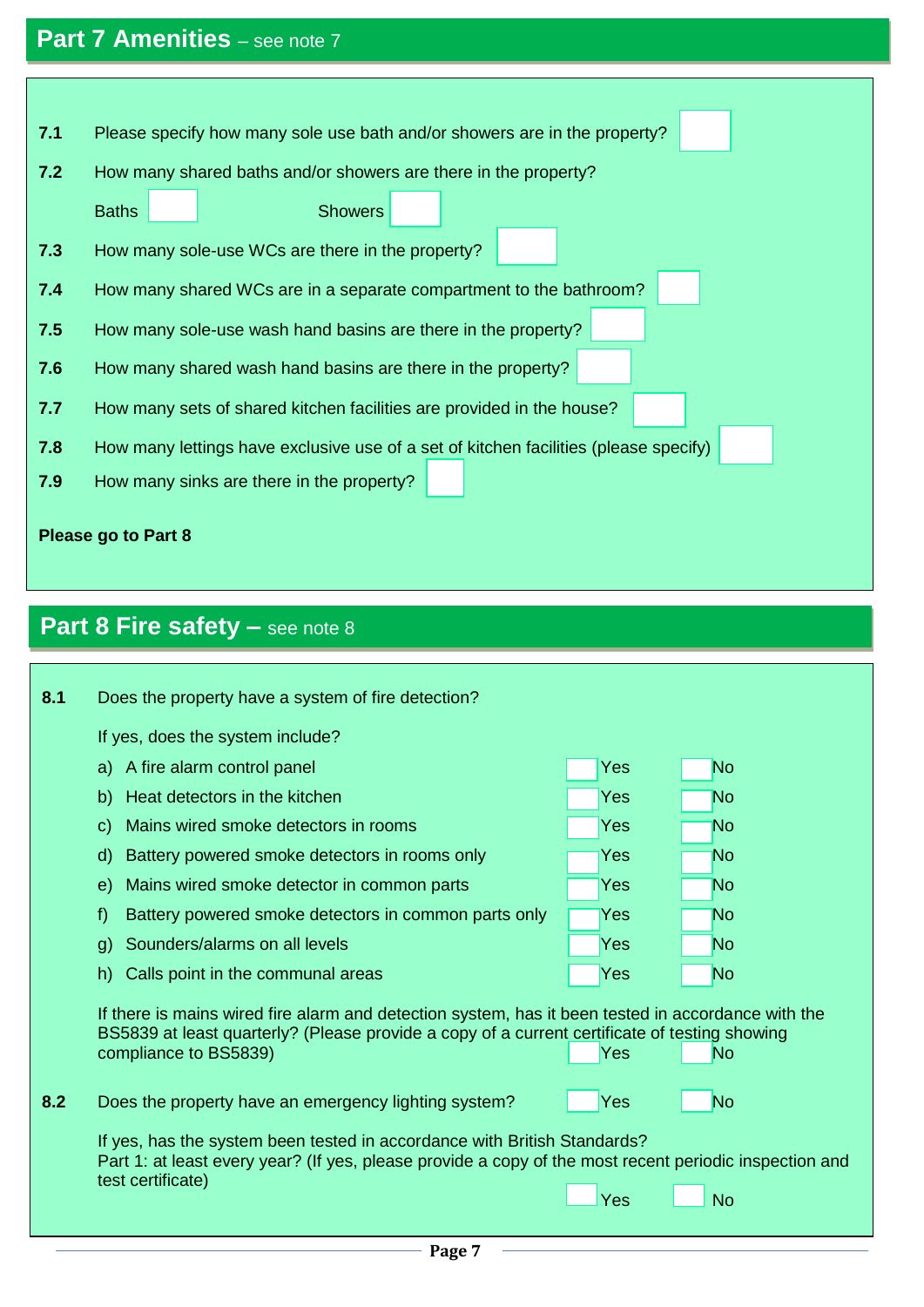# **Part 8 Fire safety continued–** see note 8

| 8.3  | Are the doors that open on to the communal areas?<br>Fire doors capable of 30 minutes fire resistance?<br>Yes                                               | <b>No</b>                           |           |
|------|-------------------------------------------------------------------------------------------------------------------------------------------------------------|-------------------------------------|-----------|
|      | If yes, are they fitted with self-closers?<br>Yes                                                                                                           | <b>No</b>                           |           |
|      | Are they fitted with smoke seals and intumescent strips?<br>Yes                                                                                             | <b>No</b>                           |           |
| 8.4  | Is the following fire safety equipment provided?                                                                                                            |                                     |           |
|      | Fire blankets in all kitchens<br>Yes<br>a)<br>Fire blankets in shared kitchens only<br>Yes<br>b)<br>Fire extinguishers<br>Yes<br>C)                         | <b>No</b><br><b>No</b><br><b>No</b> |           |
|      | Has the fire safety equipment been serviced for the last 12 months?                                                                                         | Yes                                 | <b>No</b> |
| 8.5  | Does each tenant have clear written instructions on<br>what to do in the event of a fire?<br>Yes                                                            | <b>No</b>                           |           |
| 8.6  | Yes<br>Are the tenants provided with upholstered furniture?                                                                                                 | <b>No</b>                           |           |
|      | Does all the upholstered furniture you provided comply with the<br>Yes<br>Furnishings (Fire Safety) Amendment Regulations 1933?                             | <b>No</b>                           |           |
|      |                                                                                                                                                             |                                     |           |
|      | Part 9 Property management - see note 9                                                                                                                     |                                     |           |
|      |                                                                                                                                                             |                                     |           |
| 9.1  | Is there, displayed in a suitable position within a property, a notice<br>giving the name, address and telephone number of the manager?                     | Yes                                 | No        |
|      | <b>Part 10 Tenancy management</b> – see note 10                                                                                                             |                                     |           |
|      |                                                                                                                                                             |                                     |           |
| 10.1 | Are the tenants provided with written details of the terms of                                                                                               | Yes                                 | <b>No</b> |
|      | the terms of their tenancy?                                                                                                                                 |                                     |           |
|      | Please go to Part 11                                                                                                                                        |                                     |           |
|      | <b>Part 11 Licence holder test of fitness</b> – see note 11                                                                                                 |                                     |           |
| 11.1 | Has any person named in Parts 1,2,3 and 4 of this form any unspent<br>convictions for or involving fraud, dishonesty, drugs, violence or sexual<br>offence? | Yes                                 | <b>No</b> |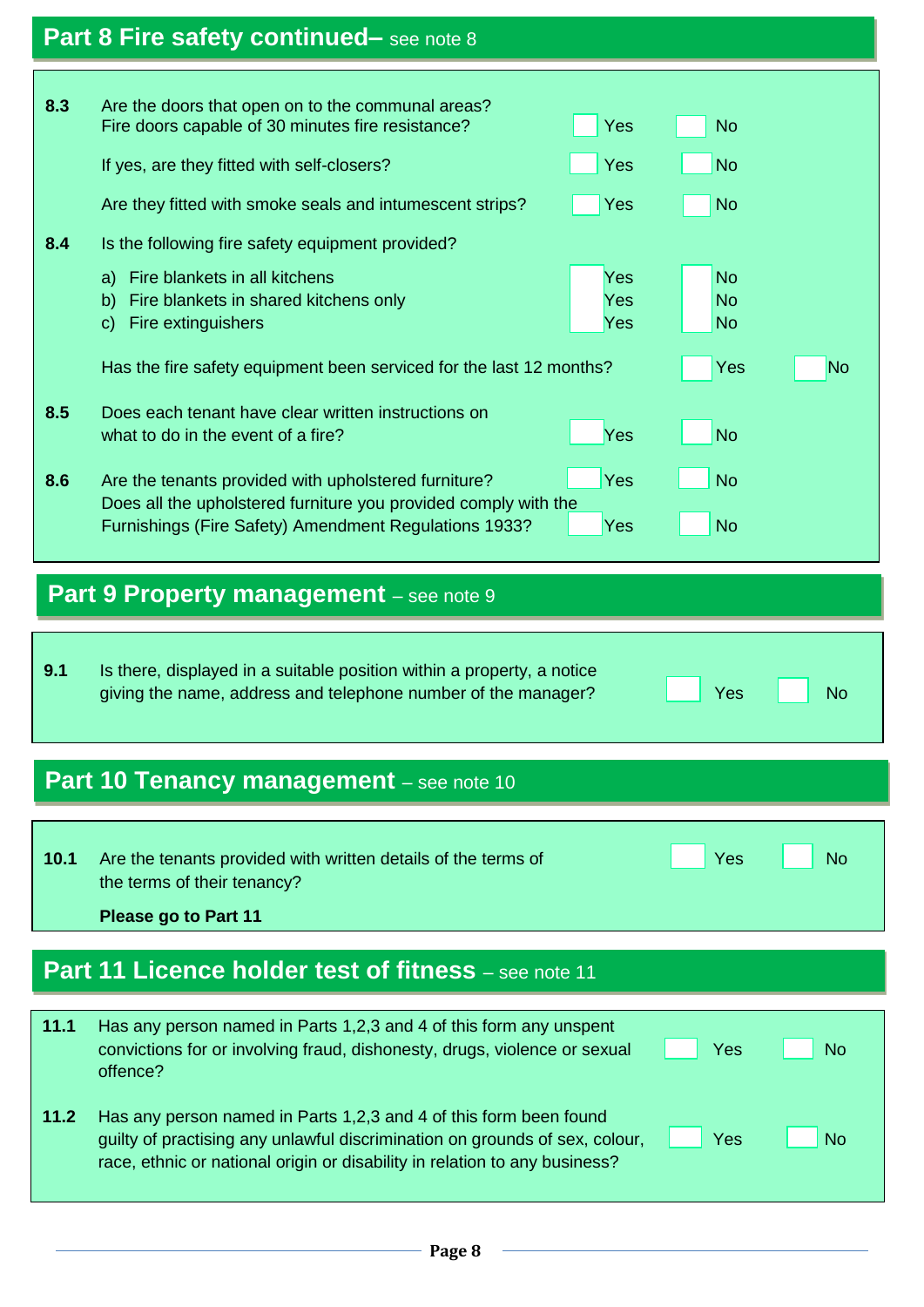## **Part 11 Licence holder test of fitness continued** – see note 11

| 11.3 | Yes<br>Has any person named parts 1,2,3 and 4 of this form been found<br>N <sub>O</sub><br>guilty of any enactments relating to housing or land law and tenant law?                                                                                                              |
|------|----------------------------------------------------------------------------------------------------------------------------------------------------------------------------------------------------------------------------------------------------------------------------------|
| 11.4 | Yes<br>Has any person named in Parts 1,2,3 and 4 of this form been convicted<br><b>No</b><br>of Housing Benefit fraud or subject to legal proceedings by a local authority<br>for breaches of planning, compulsory purchase, environmental protection or<br>related legislation? |
| 11.5 | Yes<br><b>No</b><br>Has any person named in parts 1,2,3 and 4 of this form not been<br>compliant with the Tenancy Deposit Scheme?                                                                                                                                                |
| 11.6 | Has any person named in Parts 1,2,3 and 4 of this form not been<br>Yes<br>No.<br>deemed a fit and proper person by another local authority?                                                                                                                                      |
| 11.7 | Has any person named in Parts 1,2,3 and or 4 of this form previously<br>held or do they currently hold a licence for another house in multiple<br>Yes<br>No.<br>occupation?                                                                                                      |
|      | If yes, please provide the addresses of these properties, along with details of the authorities that<br>issued the licence.                                                                                                                                                      |
|      | Post code:                                                                                                                                                                                                                                                                       |
|      | Post code:                                                                                                                                                                                                                                                                       |

## **Part 12 Calculation of fees** - see note 12

**Licence applications are to be accompanied by a fee. The standard rate is £250 per available letting. A licence will be in force for 5 years. Please complete the calculation below:-**

Total number of available lettings **x** 250 =

## **Part 13 Exemption from licensing – see note 13**

**If you consider that the property does not require a licensing please apply for a Temporary Exemption Notice. The application form can be found at www.sutton.gov.uk**

It is a criminal offence to be in control of, or be managing a House in Multiple Occupation which is not licensed but is required to be so. It is also a criminal offence to make a false statement in an application for an HMO licence or to fail to comply with any condition of the licence under parts 1 to 4 of the Housing Act 2004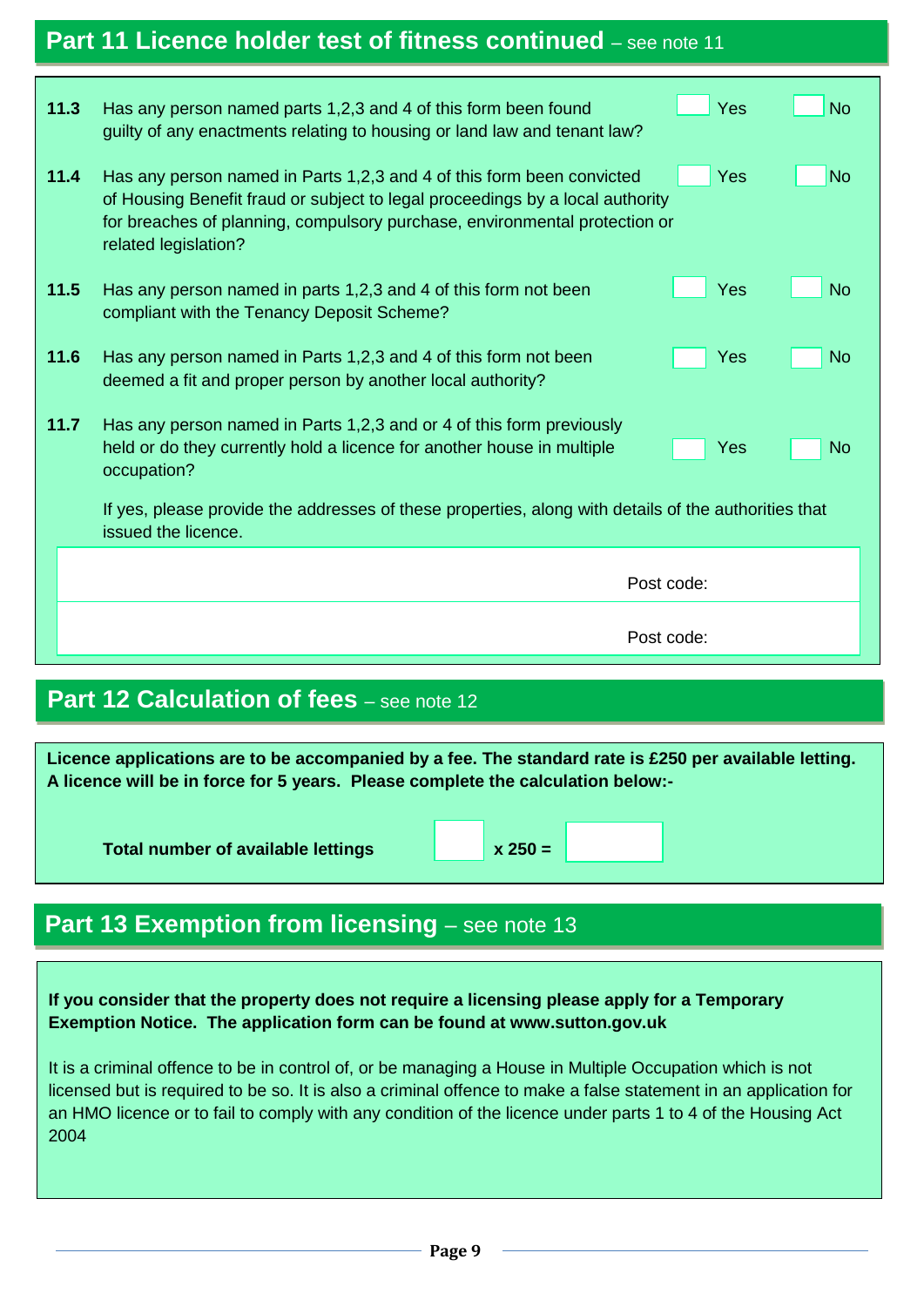**As the applicant, you must let certain persons know in writing that you have made this application or give them a copy of it.**

#### **The people who need to know about it are:**

- Any mortgagee of the property to be licensed:
- Any owner of the property to which the application relates (if that is not you) i.e. the free holder and any head lessors who are known to you
- Any other person who is a tenant or long leaseholder of the property or any part of it (including any flat) who is known to you other than a statutory tenant or other tenant who lease or tenancy is less for less than three years (including a periodic tenancy);
- The proposed licence holder (if that is not you)
- The proposed managing agent (if any) (if that is not you);
- Any person who has agreed that he will be bound by any conditions in a licence if it's granted.

#### **You must tell each of these persons:**

- Your name, address, telephone number and email address or fax number (if any);
- The name, address, telephone number and email address or fax number (if any) of the proposed licence holder (if it will not be you);
- The address of the property to which the application relates;
- The name and address of this local housing authority to which the application will be made;
- The date the application will be submitted.

**I/we declare that I/we have served a notice of this application on the following persons who are the only persons known to me/us that are required to be informed that I/we have made this application.**

| <b>Name</b> | <b>Address</b> | <b>Date</b> | <b>Description of the persons</b><br>interest in the property |
|-------------|----------------|-------------|---------------------------------------------------------------|
|             |                |             |                                                               |
|             |                |             |                                                               |
|             |                |             |                                                               |
|             |                |             |                                                               |
|             |                |             |                                                               |
|             |                |             |                                                               |
|             |                |             |                                                               |
|             |                |             |                                                               |
|             |                |             |                                                               |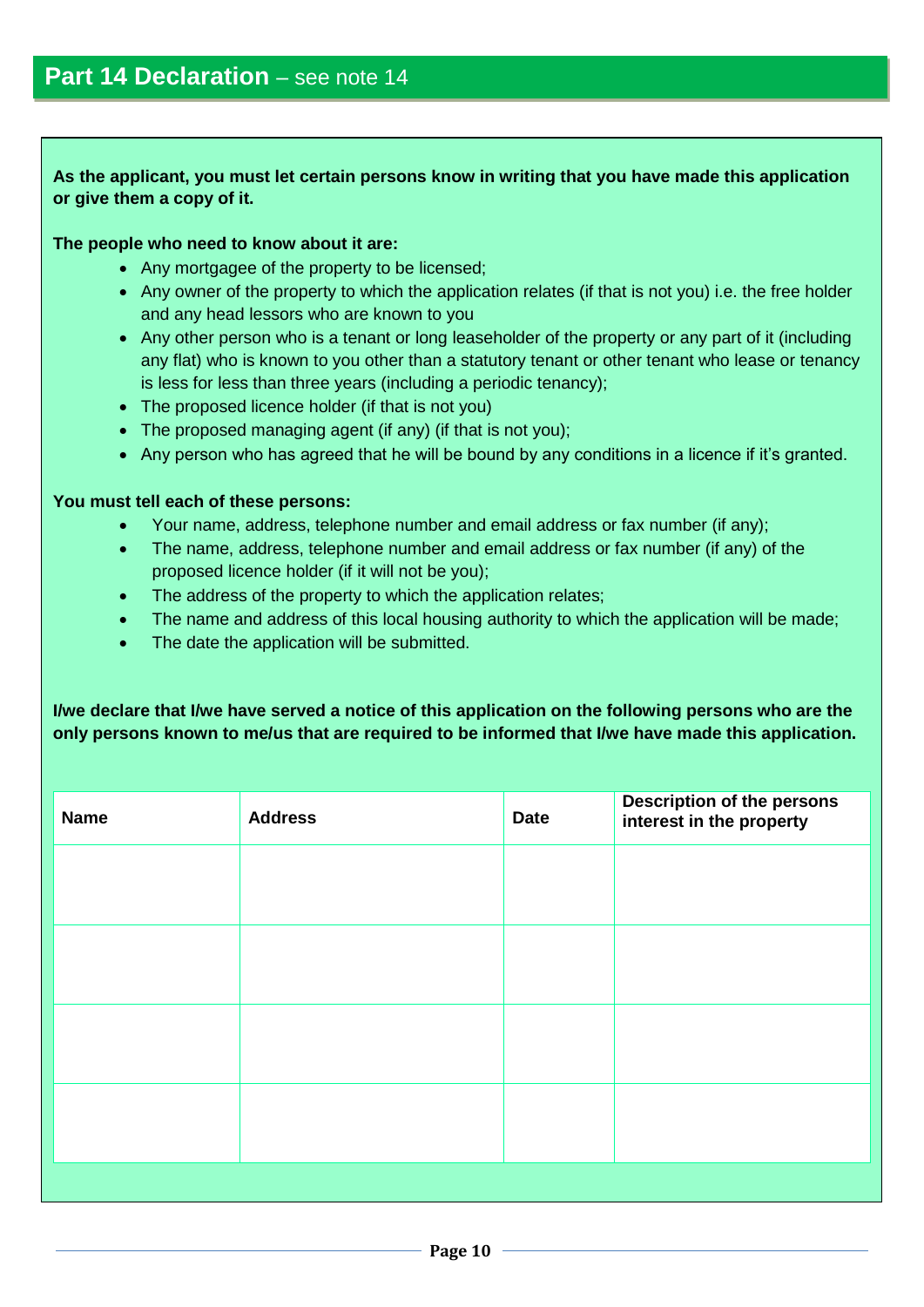I/we declare that the information contained in this application is correct to the best of my/our knowledge. I/we understand that I/we commit an offence if I/we supply any information to a local housing authority in connection with any of their functions under any of Parts 1 to 4 of the Housing Act 2004 that is false or misleading and which I/we known is false or misleading or am/are reckless as to whether it is false or misleading.

| Name of the<br>applicant                                   |             | <b>Signature</b> |
|------------------------------------------------------------|-------------|------------------|
|                                                            | <b>Date</b> |                  |
| Name of the<br>proposed licence<br>holder (if different to |             | <b>Signature</b> |
| applicant)                                                 | <b>Date</b> |                  |
| Name of the<br>manager                                     |             | <b>Signature</b> |
|                                                            | <b>Date</b> |                  |
| Name (if different to<br>applicant)                        |             | <b>Signature</b> |
|                                                            | <b>Date</b> |                  |
| Name (if different to<br>applicant)                        |             | <b>Signature</b> |
|                                                            | <b>Date</b> |                  |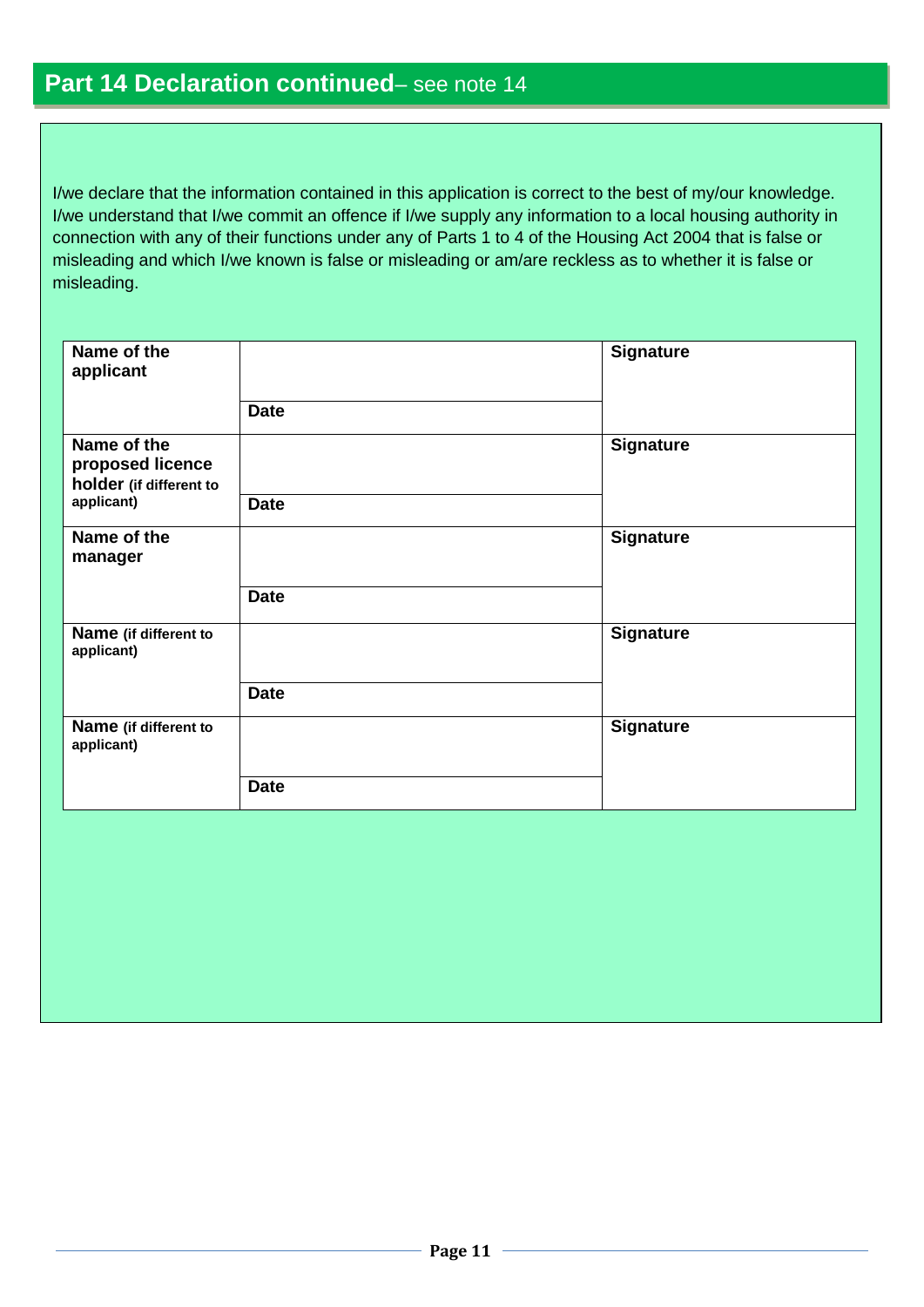# **Part 15 – Please complete for monitoring purposes** – see note 15

Sutton Council is committed to providing you with a good service. We need information about who uses our services to help the Council to improve them. If we don't have this information it is difficult to ensure that we are being fair to everyone.

It would therefore be helpful if you would tick the boxes that apply to you in the table below. All the answers you give are **highly confidential**. This is the protected by the Data Protection Act 1998 and the Human Rights Act 1998. The law makes the Council respect your confidentiality and treat you without discrimination.

To which group do you belong?

| <b>White</b>                            | <b>British</b>             |  |
|-----------------------------------------|----------------------------|--|
|                                         | Irish                      |  |
|                                         | Any other White background |  |
| <b>Mixed</b>                            | White & Black              |  |
|                                         | Caribbean                  |  |
|                                         | White & Black African      |  |
|                                         | White & Asian              |  |
|                                         | Any other Mixed background |  |
| <b>Asian or Asian</b><br><b>British</b> | Indian                     |  |
|                                         | Pakistani                  |  |
|                                         | Bangladeshi                |  |
|                                         | Any other Asian background |  |
| <b>Black or Black</b><br><b>British</b> | Caribbean                  |  |
|                                         | African                    |  |
|                                         | Any other Black background |  |
| <b>Chinese or other</b><br>ethnic group | Chinese                    |  |
|                                         | Other                      |  |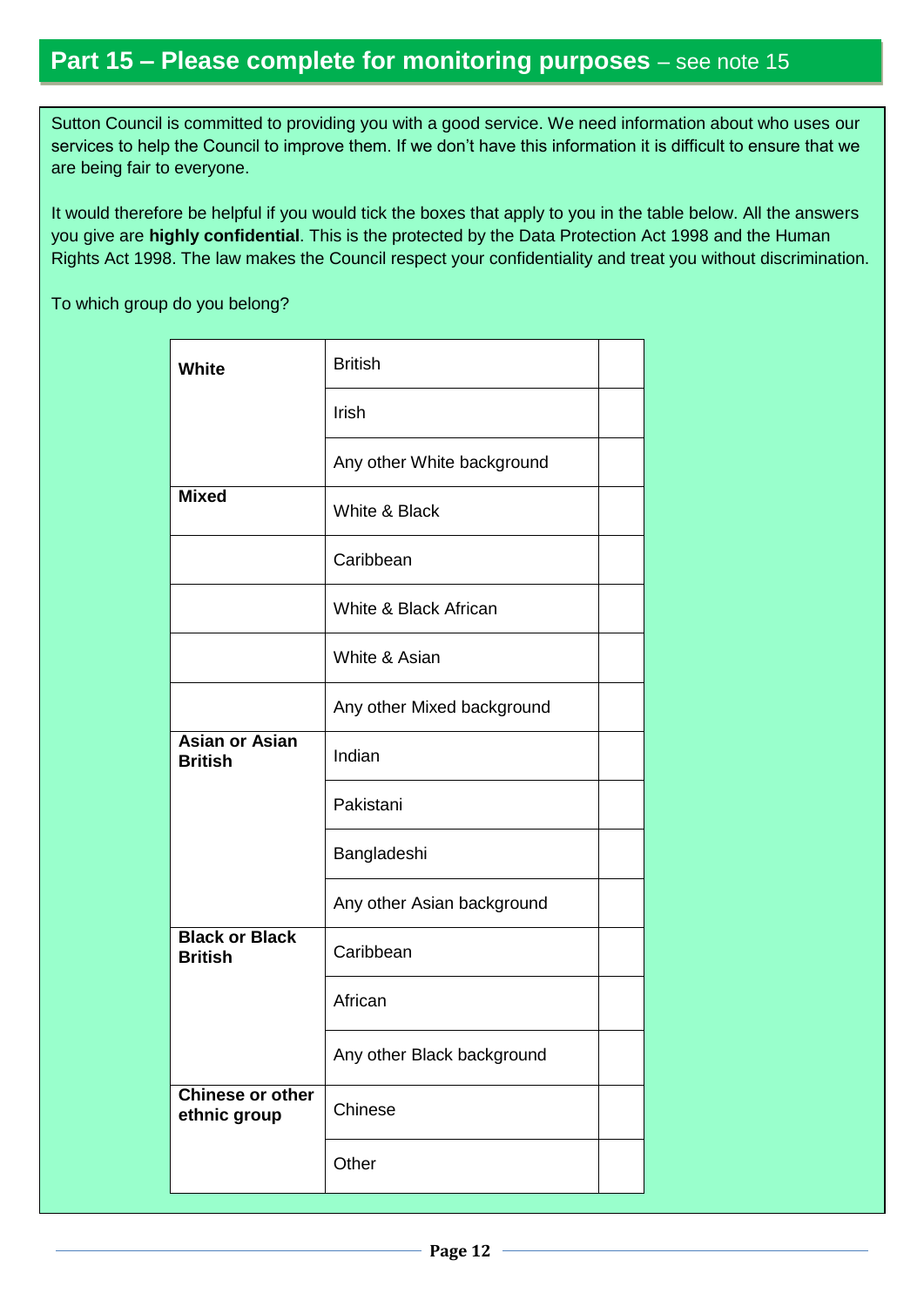| Please enclose the following: - You must submit these documents with your<br>application or it will not be processed.                                                                                                                                                           |     |           |  |  |
|---------------------------------------------------------------------------------------------------------------------------------------------------------------------------------------------------------------------------------------------------------------------------------|-----|-----------|--|--|
| A completed and signed application form?<br>$\bullet$                                                                                                                                                                                                                           | Yes | <b>No</b> |  |  |
| A copy of a floor plan for each storey including room dimensions<br>$\bullet$<br>or floor area, room numbers, common rooms, bathrooms including<br>facilities, kitchens including facilities and the position of fire safety<br>measures                                        | Yes | <b>No</b> |  |  |
| Licence fee                                                                                                                                                                                                                                                                     | Yes | <b>No</b> |  |  |
| The council requires you to also produce the following documentation. Failure<br>to do so can result in a £300 fee                                                                                                                                                              |     |           |  |  |
| A current Inspection Report from a competent electrician<br>$\bullet$                                                                                                                                                                                                           | Yes | <b>No</b> |  |  |
| A current gas safety certificate (if applicable)<br>٠                                                                                                                                                                                                                           | Yes | <b>No</b> |  |  |
| BS5839 test reports relating to the fire detection system<br>$\bullet$<br>(if applicable)                                                                                                                                                                                       | Yes | <b>No</b> |  |  |
| BS5266 test reports relating to the emergency lighting system<br>(if applicable)                                                                                                                                                                                                | Yes | <b>No</b> |  |  |
| Building Control certificate (if applicable)                                                                                                                                                                                                                                    | Yes | No        |  |  |
| A copy of a current Fire Risk Assessment for the property under the<br>Regulatory Reform (Fire Safety) Order 2005                                                                                                                                                               | Yes | No        |  |  |
| The Council may require you to submit, or you may wish to submit, other documents, for example, copies of<br>planning permissions, tenancy/licence agreements, certified accounts (or summaries), recent portable<br>electrical equipment tests in support of your application. |     |           |  |  |
| Please send the application form, and copies of any necessary documentation to;                                                                                                                                                                                                 |     |           |  |  |
| London Borough of Sutton, Regulatory Services, Civic Offices, St Nicolas Way, Sutton. SM1 1EA                                                                                                                                                                                   |     |           |  |  |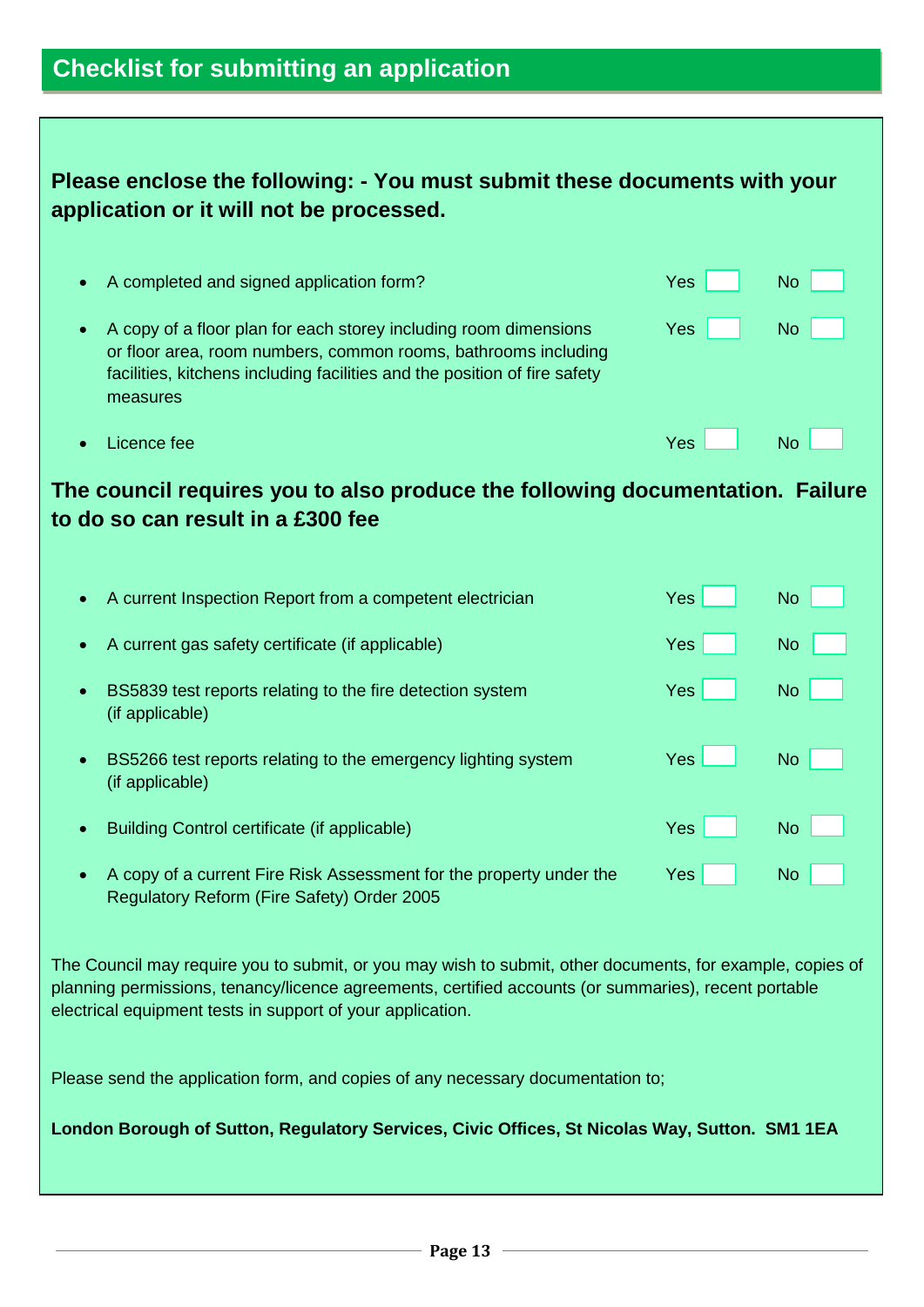Before submitting the application for a licence for a House in Multiple Occupations (HMO) please read the following guidance notes.

### **Part 1 – Applicant Details**

These are the details of the person who is dealing with the application, and to whom correspondence and the invoice for the licence will be sent.

### **Part 2 – Proposed Licence Holder Details**

These are the details of the person in whose name the licence will be held if granted.

### **Part 3 – Manager Details**

These are the details of the person or company who has responsibility for the day to management of the property such as letting vacant units, organising cleaning or repairs.

### **Part 4 – Ownership Details**

- **4.1** The details of the freeholder(s)
- **4.2** The details of the mortgagee, including roll number, if applicable.
- **4.3** Details of the leaseholder(s), if applicable.
- **4.4** Details of the person who collects the rent.
- **4.5** Details of the person who receives the rent.
- **4.6** Any other interested person who may be bound by conditions on the licence.

#### **Part 5 – Occupier Information**

- **5.1** All the occupants must be counted, including people living at the property but not necessarily included on a tenancy agreement, and children of any age.
- **5.2** A household may be any of the following: a family, including foster children and current domestic employees. The definition includes parents, grand-parents, children, grandchildren, siblings, uncles, aunts, nephews and nieces. A single person and a co-habiting couple (whether single or opposite sex)
- **5.3** A letting may be any of the following: A room, more than one room let to the same tenant(s) (who may share amenities with other tenants or have the use of their own amenities but which are not self-contained), and a self-contained unit

### **Part 6 – Property Information**

General details of the type of property, when it was built or converted. If converted, a relevant Building Control completion certificate must be enclosed with the application. Details must be provided on location and use of each of the rooms and amenities

### **Part 7 – Amenities**

Amenities are cooking, bathing and toilet facilities which may be shared by people or households or available for the exclusive use of people or households

#### **Part 8 – Fire Safety**

All HMOs must have adequate fire precautions for detection and giving warning of fire and escape from the building, and some properties are also required to have facilities for fighting fire.

### **Part 9 – Property Management**

Details of the arrangements in place for the management of the property. Standards of management are specified in The Management of HMOs (England) Regulations 2006.